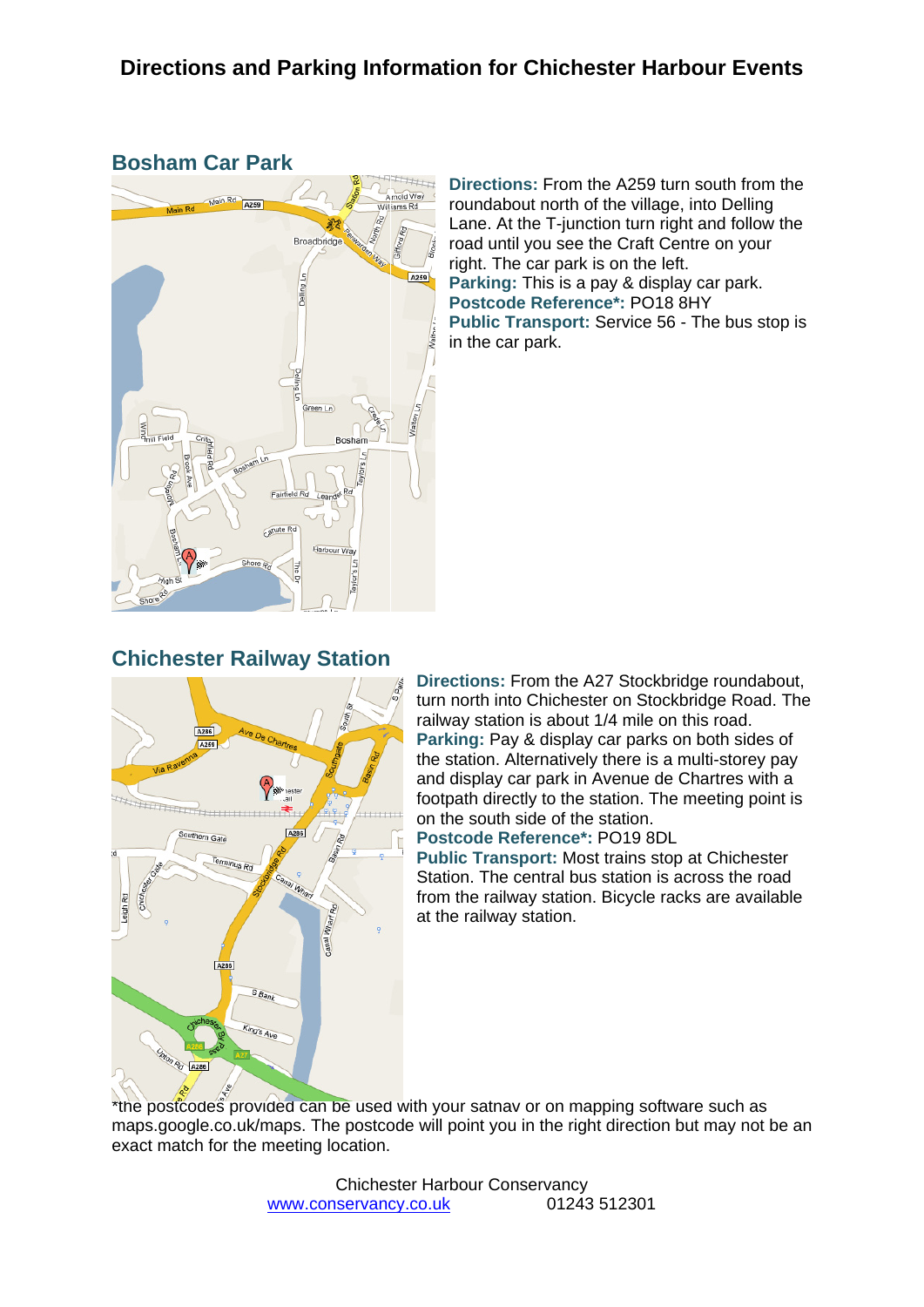

## **Emsworth Museum**

**Directions:** From the A259 turn north at the Emsworth village roundabout. The Museum is a few yards up on the left. The front door is on the side of the fire station building, the museum is upstairs.

**Parking:** Pay & display car park by the museum. If full there is another car park in Palmer's Road.

**Postcode Reference\*:** PO10 7DD

**Public Transport:** see above

## **Fishbourne Parish Church**



**Directions:** From the A27 Fishbourne (Tesco) roundabout, take the Fishbourne exit onto the A259. After a ¼ mile, look out for the sign to the church on the south side of the road, (near the junction for Apuldram) note the church is not visible from the road.

**Parking:** Free car parking.

**Postcode Reference\*:** PO19 3JJ

**Public Transport:** Services 56, 600 and 700 stop very close to the church.

**Cycling:** cycle posts sponsored by The Friends of Chichester Harbour

are situated in the church car park.

\*the postcodes provided can be used with your satnav or on mapping software such as maps.google.co.uk/maps. The postcode will point you in the right direction but may not be an exact match for the meeting location.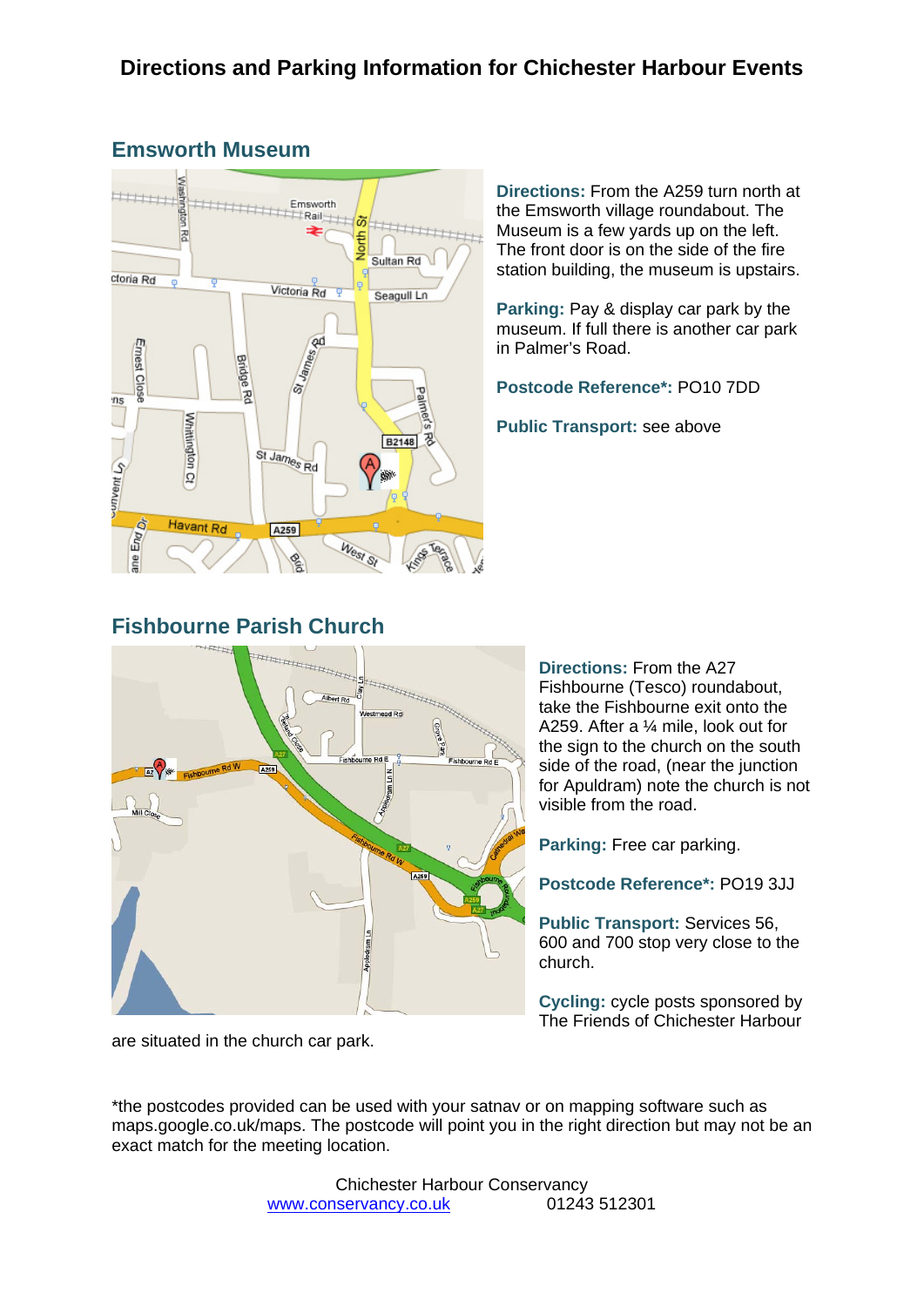## **Fishbourne Roman Palace**



**Directions:** From the A27 Fishbourne (Tesco) roundabout, take the Fishbourne exit onto the A259. After ¾ mile turn right into Salthill Road and then right into Roman Way. The Palace is at the end of Roman Way.

**Parking:** Free car parking in the museum car park.

**Postcode Reference\*:** PO19 3QR

**Public Transport:** Services

56, 600 and 700 stop on the A259. It is about a 10 minute walk up Salthill Road and into Roman Way to reach the Palace.

\*the postcodes provided can be used with your satnav or on mapping software such as maps.google.co.uk/maps. The postcode will point you in the right direction but may not be an exact match for the meeting location.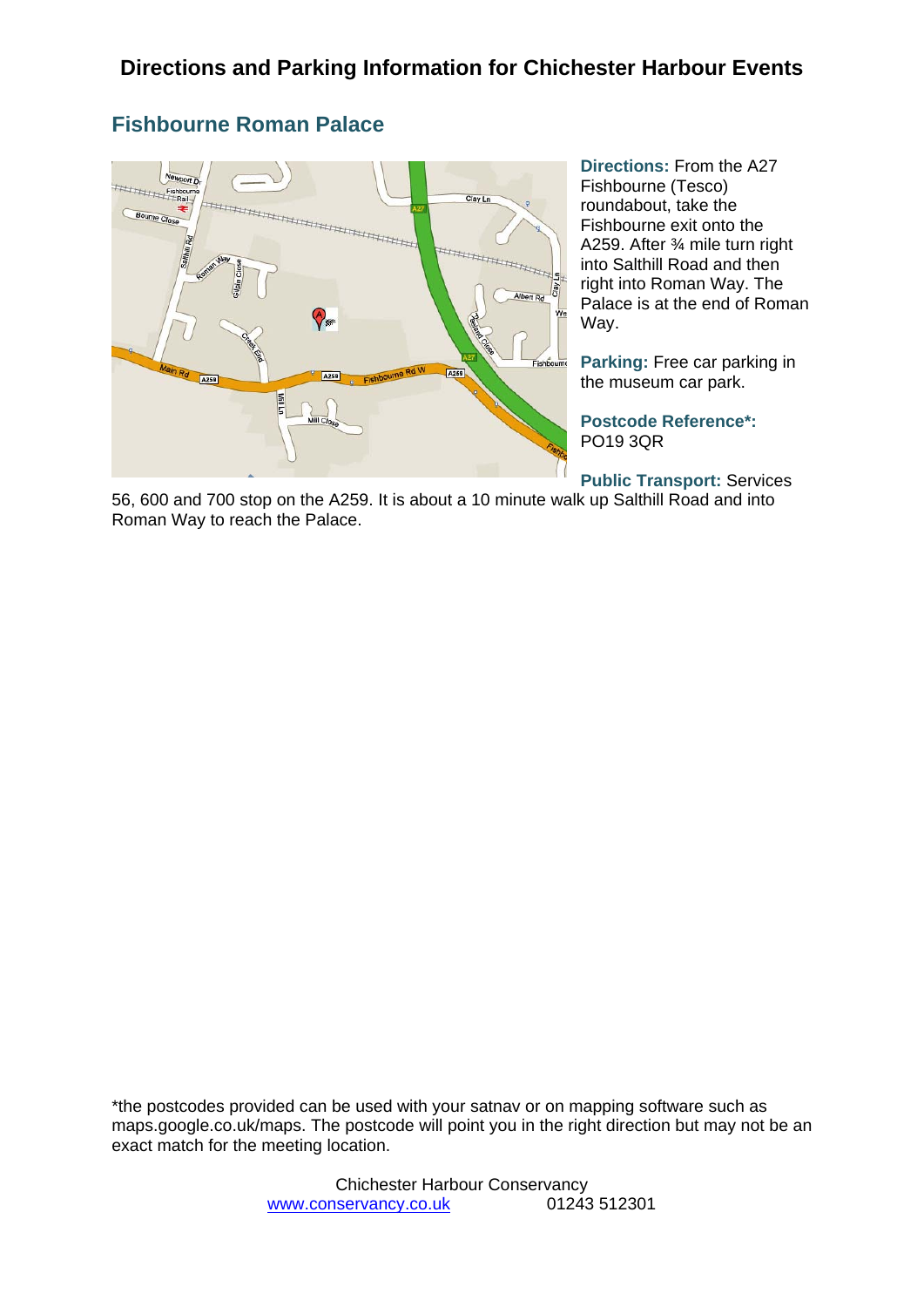## **Directions and Parking Information for Chichester Harbour Events**

### **Harbour Education Centre, Dell Quay**



**Directions:** From the A27 turn south at the Stockbridge Roundabout towards the Witterings. After 1¼ miles, turn right to Dell Quay and follow the road to the end. Once parked, walk pass the pub and onto the Quay. The Education Centre is the last building on the left.

**Parking:** Free roadside parking – do not park in the pub car park. Note at high tide this road can be busy with parking for the Sailing Club. Please allow enough time to walk down to the Education Centre. Disabled parking is possible on the Quay, please call 01243 512301 in advance to arrange access pass the barrier.

**Postcode Reference\*:** PO20 7EE **Public Transport:** Services 52 and 53 stop on the A286 near the Dell Quay Road. It is

about a 15 minute walk along Dell Quay Road to reach the Education Centre.



#### **Harbour Office, Itchenor (also for Solar Heritage)**

**Directions:** From the A27 turn south onto the Stockbridge Roundabout towards the Witterings. Continue along the A286, pass the petrol station at Birdham then  $2<sup>nd</sup>$  exit to West Wittering at the mini roundabout. After ¼ mile turn right towards Itchenor and follow the road for about 1½ miles, look for the car park signposted on the left. From the car park walk back to the main village road, turn left and continue to the waterside. The Harbour Office is the last building on the left. For the Solar Heritage please meet here 15 minutes before departure.

**Parking:** You will need 2 hours

parking for a Solar Heritage trip. During the winter you may find free parking on the road side. (Limited to 1 hour in the summer).

**Postcode Reference\*:** PO20 7AW

**Public Transport:** Services 52 and 53 stop on the A286 near the road to Itchenor. It is a ½ hour walk down the road to the Harbour Office. Please note there are no pavements.

\*the postcodes provided can be used with your satnav or on mapping software such as maps.google.co.uk/maps. The postcode will point you in the right direction but may not be an exact match for the meeting location.